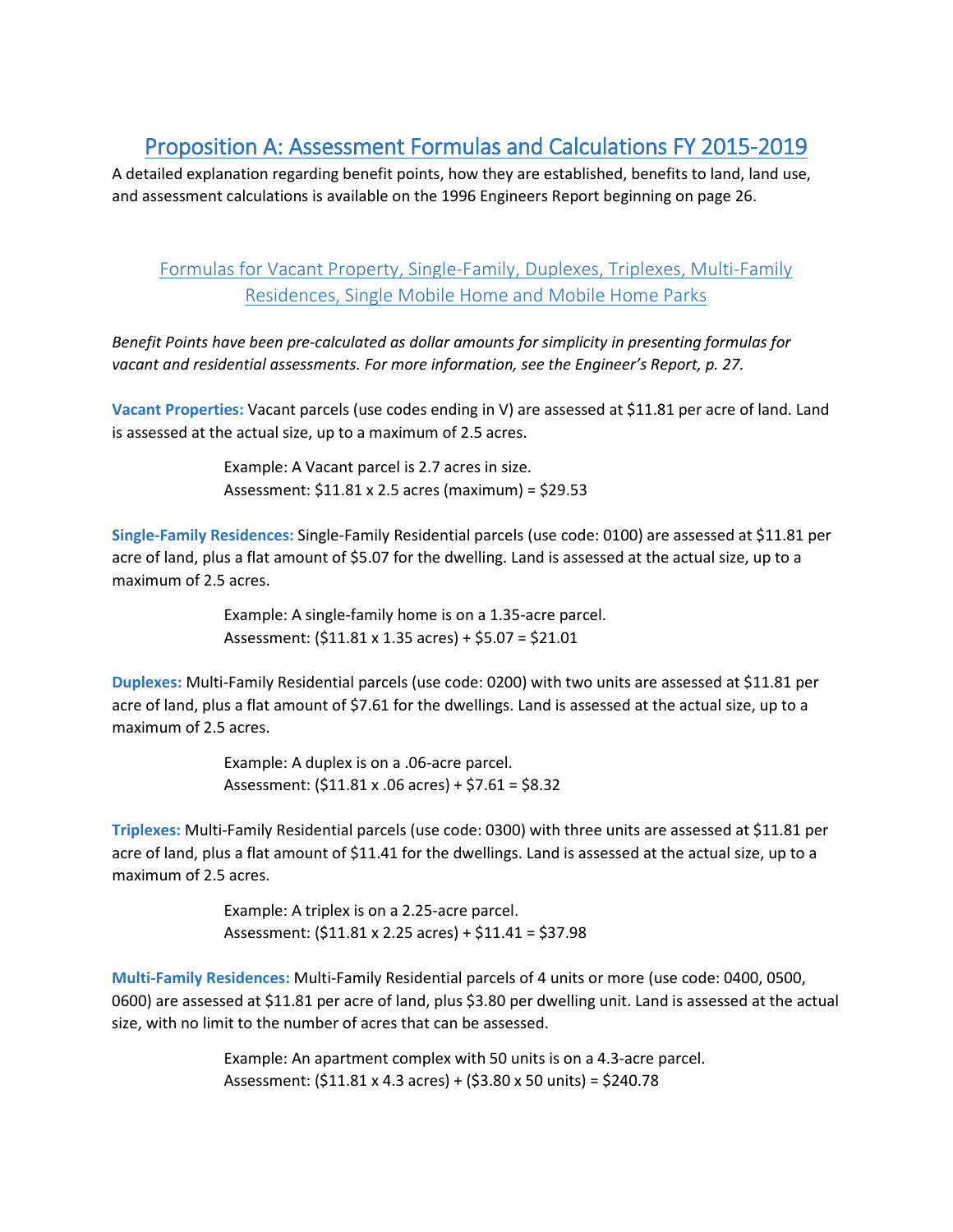**Single Mobile Home:** Residential parcels with a single mobile home (use code: 0700) are assessed at \$11.81 per acre of land, plus a flat amount of \$2.54. Land is assessed at the actual size, up to a maximum of 2.5 acres.

> Example: A single mobile home is on a 0.5-acre parcel. Assessment: (\$11.81 x 0.5 acres) + \$2.54 = \$8.45

**Mobile Home Parks:** Mobile home park parcels (use code: 0900) are assessed at \$11.81 per acre of land, plus \$2.54 per dwelling unit. Land is assessed at the actual size, with no limit to the number of acres that can be assessed.

> Example: A mobile home park with 100 mobile homes is on a 6-acre parcel. Assessment: (\$11.81 x 6 acres) + (\$2.54 x 100 units) = \$324.86

# Formulas for Commercial, Industrial, Recreational, Institutional, & Miscellaneous Parcels (all non-vacant parcels)

The formula for commercial, industrial, recreational, institutional and miscellaneous parcels is: Land Value Benefit Points (Land BP) plus Improvement Value Benefit Points (Improvement BP) multiplied by the Rate of Assessment, or:

#### **(Land BP + Improvement BP) x Rate of Assessment**

### Land Benefit Points (Land BP)

To obtain the Land BP, the parcel size (in acres) is multiplied by 2.33.

#### **Land BP = Parcel size** *in acres* **x 2.33**

**Parcel size** *in acres***:** The parcel size can be calculated by viewing the parcel map located at the Assessor's website.

**2.33:** See Engineer's Report 1996, p. 27.

### Improvement Benefit Points (Improvement BP)

To obtain the Improvement BP, the Benefit Factor is multiplied by the parcel size (in acres), multiplied by 7, multiplied by the Equivalent Stories, or:

#### **Improvement BP = Benefit Factor x Parcel size** *in acres* **x 7 x Equivalent Stories**

**Benefit Factor:** The Benefit Factor can be found by matching a parcels Use Code to the Subtotal column in the Improvement Value Benefit Point Section located in the Engineer's Report of 1996 (p.40-45).